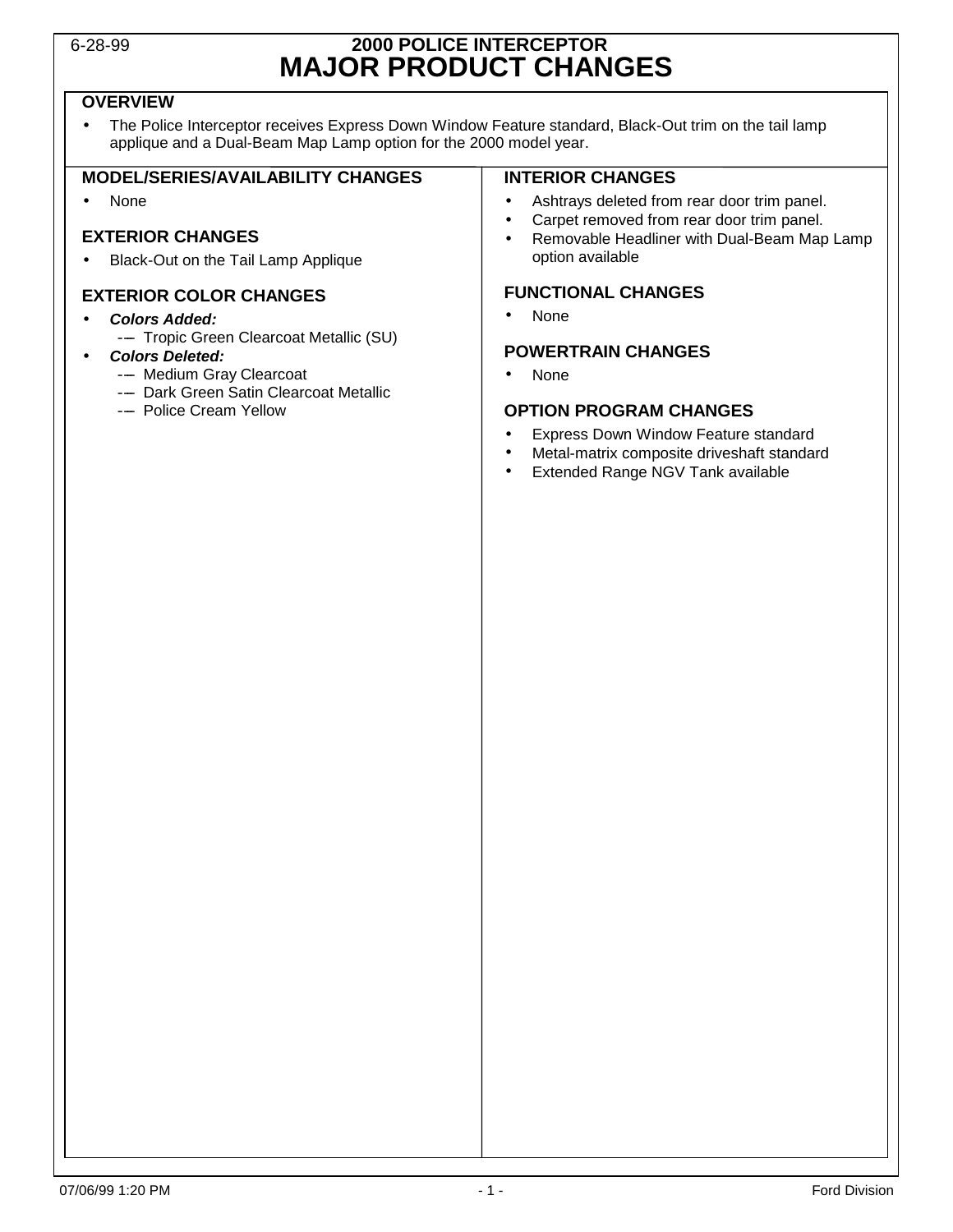### 1-21-00 **2000 POLICE INTERCEPTOR MAJOR STANDARD EQUIPMENT**

| <b>EXTERIOR</b>                                                                                                      |
|----------------------------------------------------------------------------------------------------------------------|
| BUMPERS - Concealed with one-piece full-wrap cover. Body color w/black insert                                        |
| <b>DECKLID</b> - Low liftover design                                                                                 |
| <b>GLASS</b> - Solar tinted, full                                                                                    |
| GRILLE - Black/center Ford Oval design                                                                               |
| LIGHTS - Low profile dual aero headlamps w/"crystalline" Krypton long-life bulbs                                     |
| MIRRORS - Black fold-away dual remote control power                                                                  |
| <b>MOLDINGS</b> - Black rocker panel                                                                                 |
| Black windshield and backlight                                                                                       |
| Bright surround on side windows.                                                                                     |
| Color-keyed bodyside (except DSO colors which have narrow black moldings)                                            |
| <b>PAINT</b> - Clearcoat                                                                                             |
| Anti-chip paint primer                                                                                               |
| Body color "B" & "C" pillars                                                                                         |
| <b>URETHANE PROTECTION - Lower bodyside</b>                                                                          |
| <b>WHEEL COVERS - Full</b>                                                                                           |
| <b>INTERIOR</b>                                                                                                      |
| AIR BAG, DUAL FRONT SUPPLEMENTAL RESTRAINT SYSTEM - Driver and right front passenger                                 |
| CARPETING - 12.0 oz. color-keyed floor                                                                               |
| <b>CIGARETTE LIGHTER - In instrument panel center stack</b>                                                          |
| <b>CUPHOLDERS</b> - Dual ashtray mounted                                                                             |
| <b>DEFROSTER GRILLE - With integral vertical ribs</b>                                                                |
| <b>DOOR TRIM PANELS</b> - Front with armrests. Ashtrays deleted from Rear Door Trim Panels.                          |
| *Carpeted (faux) lower on front door trim, carpet deleted on rear door trim                                          |
| FUSE PANEL - Easy-access, labeled                                                                                    |
| <b>GAUGE CLUSTER</b> - Four (Volt, oil pressure, water temperature and fuel)                                         |
| GLOVE BOX - Illuminated, large bin, lockable w/dampened glove box door                                               |
| Zippered owner's pouch with embossed carline logo                                                                    |
| HEADLINER - Removable with high intensity dome lamp                                                                  |
| <b>HEADRESTS</b> - Two-way                                                                                           |
| <b>INSTRUMENT CLUSTER - Analog gauges</b>                                                                            |
| <b>INSTRUMENT PANEL - w/side window demisters</b>                                                                    |
| <b>LIGHT</b> - Dome/High intensity map lamp                                                                          |
| Luggage compartment/engine compartment                                                                               |
| <b>LUGGAGE COMPARTMENT TRIM - Luxury full carpet</b>                                                                 |
| MAP POCKETS - Integral front door                                                                                    |
| <b>MIRROR</b> - Day/night inside rearview                                                                            |
| RADIO - Electronic AM/FM stereo w/clock (Natural Gas Eng. w/o clock)                                                 |
| RADIO SPEAKERS - Door mounted, located above armrests (two additional radio speakers mounted in package tray)        |
| RELEASE HANDLES - Easy-access inside door                                                                            |
| SCUFF PLATES - Color-keyed, front and rear doors                                                                     |
| <b>SEATS</b> - Cloth bucket seats with recliner. Rear seat excludes center armrest.                                  |
| SEAT BELTS - 3-point active for front and rear outboard occupants (comfort adjustment on front seat shoulder belt)   |
| <b>STEERING WHEEL -</b> Color-keyed with center horn blow                                                            |
| <b>SUNVISORS</b> - Cloth covered w/retention clips                                                                   |
| TILT STEERING WHEEL - Mounted stalk controls for washer/wipers, hi/low headlamp beam, turn signal, and flash-to-pass |
| <b>TRIP ODOMETER</b>                                                                                                 |
| <b>TRUNK</b> - Deep-well                                                                                             |
| <b>FUNCTIONAL</b>                                                                                                    |
| AIR CONDITIONING - Manual with positive shut off registers                                                           |
| ALTERNATOR - 130 amp                                                                                                 |
| ANTENNA, RADIO - Hidden in rear window defroster                                                                     |
| <b>BATTERY</b> - Maintenance free 78 amp.                                                                            |
| <b>BATTERY SAVER</b> - Turns off lights after 30 minutes                                                             |
| <b>BODY-ON-FRAME CONSTRUCTION</b>                                                                                    |
| <b>BRAKE-SHIFT INTERLOCK</b>                                                                                         |
| <b>CHILD SAFETY LATCHES ON REAR DOORS</b>                                                                            |
| <b>CONVENTIONAL SPARE TIRE AND WHEEL</b>                                                                             |
| <b>COOLANT RECOVERY SYSTEM</b>                                                                                       |
| <b>DECKLID RELEASE - On Instrument Panel, Battery operated</b>                                                       |
| DEFROSTER, REAR WINDOW                                                                                               |
| <b>DISC BRAKES</b> - Power 4-wheel                                                                                   |
| <b>FUNCTIONAL (Continued)</b>                                                                                        |
| <b>DRIVE SHAFT - Metal Matrix Composite</b>                                                                          |
| <b>LEGEND:</b> $\star$ = New for this model year.                                                                    |
|                                                                                                                      |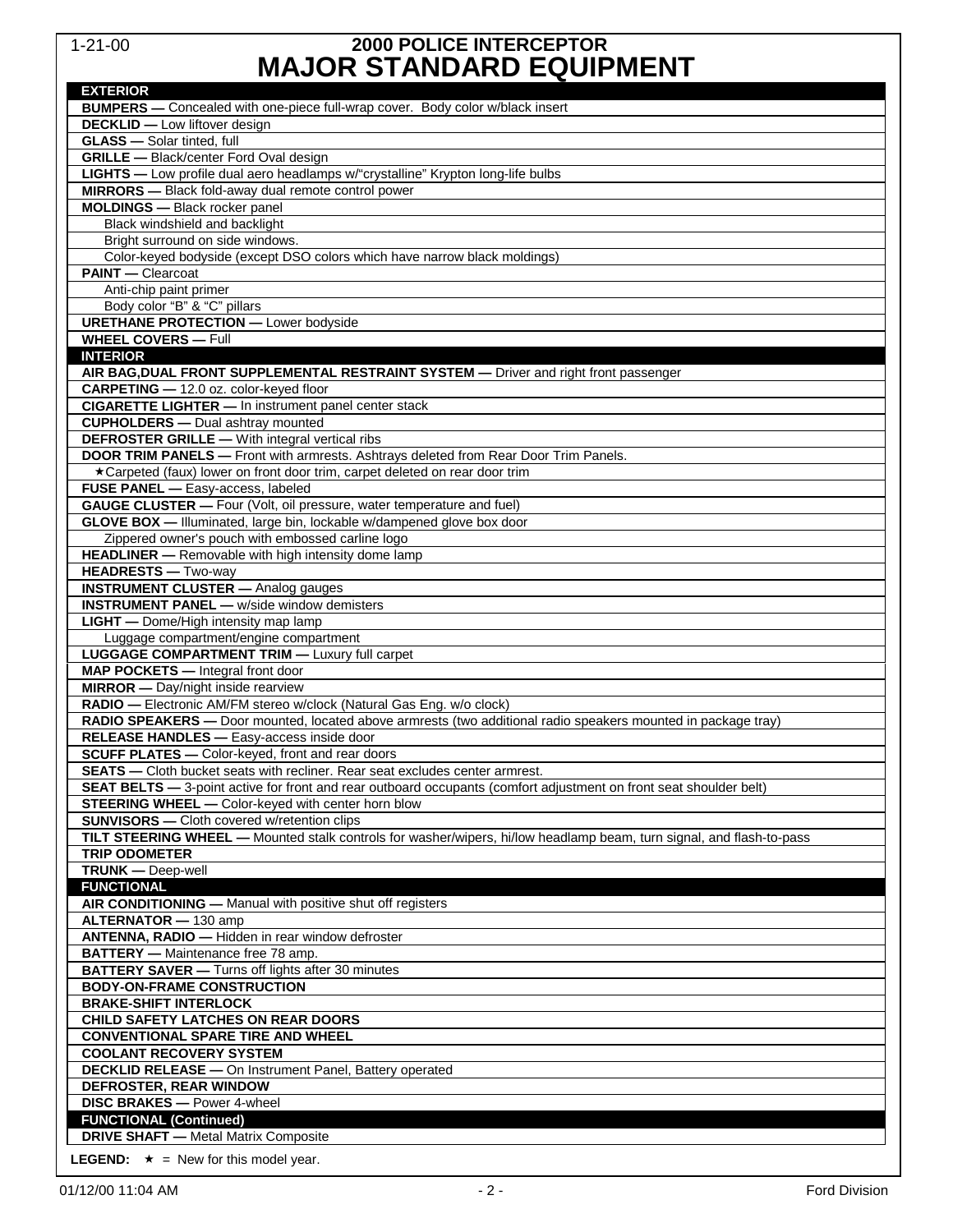### 1-21-00 **2000 POLICE INTERCEPTOR MAJOR STANDARD EQUIPMENT**

| <b>DRIVER FOOTREST</b> - (Under carpet)                                                                 |
|---------------------------------------------------------------------------------------------------------|
| <b>ENGINE</b> - 4.6L overhead cam. SEFI V8                                                              |
| <b>ENGINE OIL COOLER</b>                                                                                |
| <b>EXHAUST SYSTEM - Stainless steel</b>                                                                 |
| <b>FAIL SAFE COOLING</b>                                                                                |
| <b>FAN</b> - Dual Speed Electrodrive                                                                    |
| <b>FRONT STABILIZER BAR</b>                                                                             |
| FRONT SUSPENSION - Short/Long Arm                                                                       |
| <b>FUEL FILLER CAP - Tethered</b>                                                                       |
| FUEL TANK $-$ 19 gal.                                                                                   |
| <b>GLASS</b> - Solar-tinted, full                                                                       |
| <b>HEADLAMPS-ON REMINDER CHIME</b>                                                                      |
| <b>HEAT DUCTS - Rear floor mounted</b>                                                                  |
| <b>HOOD ASSISTS - Gas cylinder</b>                                                                      |
| <b>HORN</b> - Dual note                                                                                 |
| <b>IGNITION SYSTEM - Electronic Distributor-less</b>                                                    |
| $JACK - Scissors$                                                                                       |
| <b>PARKING BRAKE - Single-stroke</b>                                                                    |
| <b>PARKING BRAKE RELEASE - Manual</b>                                                                   |
| <b>PASSENGER CAPACITY - Six</b>                                                                         |
| <b>PLASTIC HEAD IGNITION KEY - Primary only</b>                                                         |
| <b>POWER STEERING</b> - (Without speed sensitive variable assist)                                       |
| <b>REAR STABILIZER BAR</b>                                                                              |
| <b>REAR SUSPENSION - Watt's Linkage</b>                                                                 |
| <b>SHOCK ABSORBERS</b> - Nitrogen pressurized                                                           |
| <b>SPEEDOMETER</b> $- 140$ mph certified calibration                                                    |
| TIRES - P225/60VRx16 - All-season BSW Goodyear tires                                                    |
| TRANSMISSION - Electronically controlled automatic overdrive w/OD lockout w/final drive ratio of 3.55:1 |
| <b>UPPER BALL JOINTS</b> - Low friction, lube-for-life                                                  |
| <b>VOLTAGE REGULATOR - Electronic</b>                                                                   |
| <b>WHEEL RIMS</b> - Heavy-Duty (16 x 7)                                                                 |
| <b>WINDOWS</b> - Power w/Express-Down Driver's Window                                                   |
| <b>WINDSHIELD WASHERS - Dual-jet</b>                                                                    |
| <b>WINDSHIELD WIPERS - Interval</b>                                                                     |

**LEGEND:**  $\star$  = New for this model year.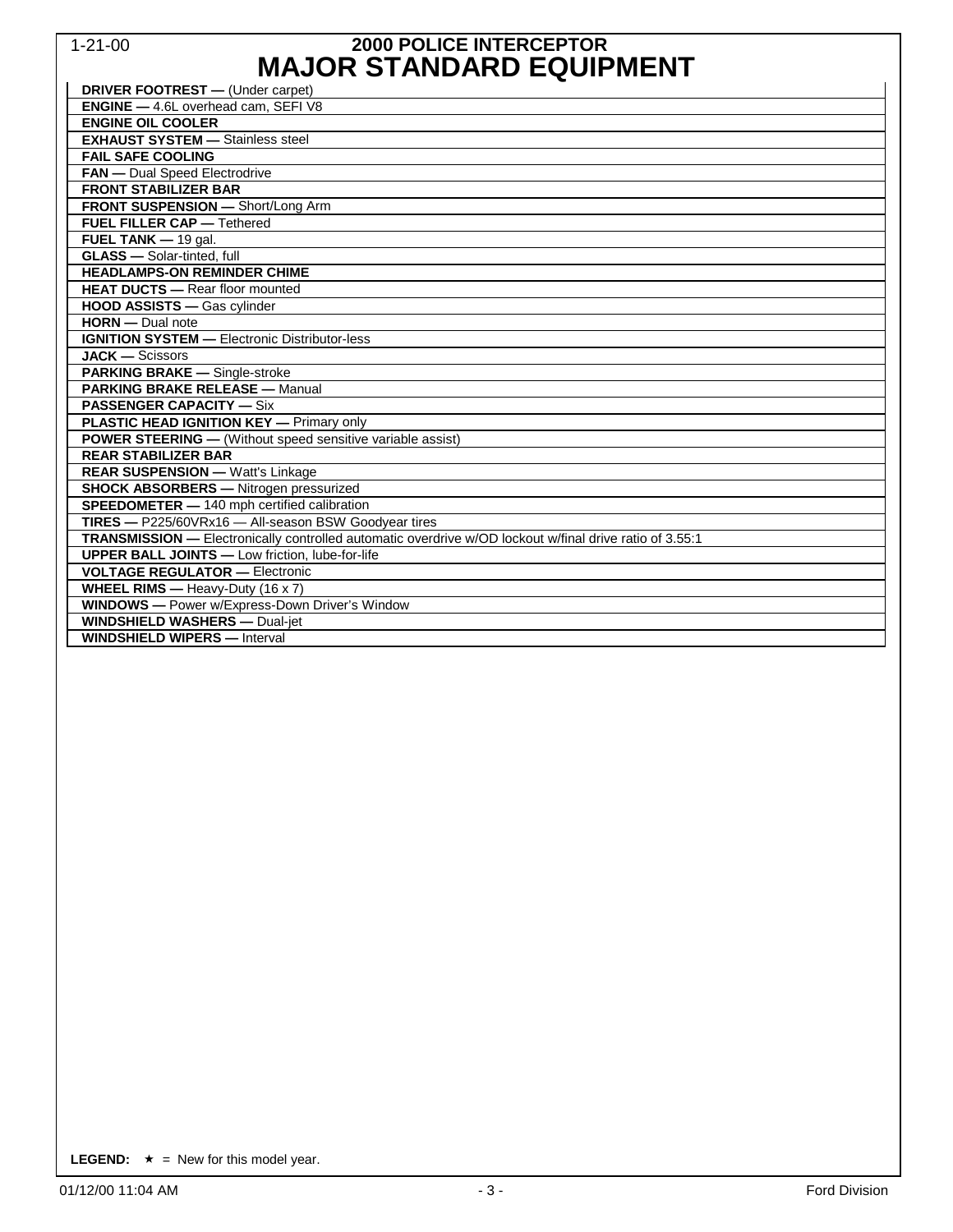| <b>2000 POLICE INTERCEPTOR</b><br>7-12-99                                           |                 |                    |                                                                                                                                           |  |  |  |
|-------------------------------------------------------------------------------------|-----------------|--------------------|-------------------------------------------------------------------------------------------------------------------------------------------|--|--|--|
| (AVAILABLE ONLY FOR SALE OR LEASE TO FEDERAL, STATE OR LOCAL GOVERNMENT-AS AN       |                 |                    |                                                                                                                                           |  |  |  |
| <b>EMERGENCY VEHICLE)</b>                                                           |                 |                    |                                                                                                                                           |  |  |  |
| <b>SERIES CODE</b>                                                                  |                 | <b>Police</b>      |                                                                                                                                           |  |  |  |
| <b>BODY AND TYPE CODE</b>                                                           | 4-Door          | Interceptor<br>P71 | <b>REMARKS/RESTRICTIONS</b>                                                                                                               |  |  |  |
|                                                                                     | <b>CODE</b>     |                    |                                                                                                                                           |  |  |  |
| <b>MAJOR STANDARD EQUIPMENT</b>                                                     |                 |                    |                                                                                                                                           |  |  |  |
| <b>MAJOR STANDARD EQUIPMENT</b>                                                     |                 |                    |                                                                                                                                           |  |  |  |
| 4.6L Electronically Controlled SEFI Automatic OD                                    |                 | S                  |                                                                                                                                           |  |  |  |
|                                                                                     |                 | S                  |                                                                                                                                           |  |  |  |
|                                                                                     |                 | S<br>S             |                                                                                                                                           |  |  |  |
|                                                                                     |                 | S                  | Incl. clock.                                                                                                                              |  |  |  |
|                                                                                     |                 | S                  |                                                                                                                                           |  |  |  |
|                                                                                     |                 | S                  |                                                                                                                                           |  |  |  |
|                                                                                     |                 | S<br>S             |                                                                                                                                           |  |  |  |
|                                                                                     |                 | S                  |                                                                                                                                           |  |  |  |
|                                                                                     |                 | S                  |                                                                                                                                           |  |  |  |
|                                                                                     |                 | S                  |                                                                                                                                           |  |  |  |
|                                                                                     |                 | S<br>S             |                                                                                                                                           |  |  |  |
|                                                                                     |                 | S                  |                                                                                                                                           |  |  |  |
|                                                                                     |                 | S                  |                                                                                                                                           |  |  |  |
|                                                                                     |                 | S                  |                                                                                                                                           |  |  |  |
| <b>POWERTRAINS</b><br>4.6L Electronically Controlled SEFI Automatic OD              | 99W/44U         | S                  |                                                                                                                                           |  |  |  |
|                                                                                     | 999/44U         | $\Omega$           | Avail. to certified dealers only. NA w/61H Decklid Release and 476                                                                        |  |  |  |
|                                                                                     |                 |                    | Lamp Pre-Wire Group or 946 2-Way Radio Pre-Wire.                                                                                          |  |  |  |
|                                                                                     | 65T             | 0                  | Requires 31B Ship-thru code. NA w/rubber flooring (127). Mini-                                                                            |  |  |  |
|                                                                                     | 422             | $\Omega$           | spare replaces conventional spare tire.                                                                                                   |  |  |  |
| <b>TIRES</b>                                                                        |                 |                    |                                                                                                                                           |  |  |  |
|                                                                                     | T <sub>23</sub> | S                  |                                                                                                                                           |  |  |  |
|                                                                                     | 501             | 0                  |                                                                                                                                           |  |  |  |
|                                                                                     | 508<br>64C      | S<br>$\Omega$      | NA w/NGV Extended Range Tank Option (65T)                                                                                                 |  |  |  |
| <b>SEATS</b>                                                                        |                 |                    |                                                                                                                                           |  |  |  |
|                                                                                     | н               | S                  |                                                                                                                                           |  |  |  |
|                                                                                     | $\mathbf{I}$    | 0                  |                                                                                                                                           |  |  |  |
|                                                                                     | P<br>R          | 0<br>0             |                                                                                                                                           |  |  |  |
|                                                                                     | 21A             | $\Omega$           |                                                                                                                                           |  |  |  |
| <b>AUDIO</b>                                                                        |                 |                    |                                                                                                                                           |  |  |  |
|                                                                                     | 58H             | 0                  | Incl. clock.                                                                                                                              |  |  |  |
| <b>OTHER OPTIONS</b>                                                                | 53M             | $\Omega$           | See Group/Misc. page for Package Description/Content.                                                                                     |  |  |  |
|                                                                                     | 946             | 0                  | 2-way radio connected to front speakers. NA w/999 Natural Gas                                                                             |  |  |  |
|                                                                                     |                 |                    | Engine.                                                                                                                                   |  |  |  |
|                                                                                     | 552             | $\mathbf 0$        |                                                                                                                                           |  |  |  |
| Decklid Release on Door and IP- Ignition Powered★                                   | 478<br>61H      | 0<br>0             | Courtesy lamp circuits made non-functional.<br>NA w/999 Natural Gas Engine                                                                |  |  |  |
|                                                                                     | 127             | 0                  | Deletes carpeting. NA w/12H or 12Q Floor Mats.                                                                                            |  |  |  |
|                                                                                     | 12H             | 0                  |                                                                                                                                           |  |  |  |
|                                                                                     | 476             | 0                  | See Group/Misc. page for package description/content. NA w/999                                                                            |  |  |  |
|                                                                                     | 153             | 0                  | Natural Gas Engine                                                                                                                        |  |  |  |
|                                                                                     | 45F             | 0                  | NA w/999 Natural Gas Engine.                                                                                                              |  |  |  |
|                                                                                     | 18H             | 0                  | NA w/999 Natural Gas Engine.                                                                                                              |  |  |  |
| Removable Headliner w/Dual Beam Map Lamp                                            | 96C             | $\mathbf 0$        | NA w/60B Street Appearance Group.                                                                                                         |  |  |  |
|                                                                                     | 513<br>525      | 0<br>0             |                                                                                                                                           |  |  |  |
|                                                                                     | 51B             | 0                  | See Group/Misc. page for Package Description/Content.                                                                                     |  |  |  |
|                                                                                     | 51Z             | 0                  | See Group/Misc. page for Package Description/Content.                                                                                     |  |  |  |
|                                                                                     | 51A<br>51Y      | 0<br>0             | 6" Unity #225 with 160,000 CP Halogen Bulb - A-Pillar Mounted.<br>6" Unity #225 with 160,000 CP Halogen Bulb - A-Pillar Mounted.          |  |  |  |
|                                                                                     | 60B             | 0                  | NA w/two-tone, Police Only paint, Spot Lamp or Spot Lamp Prep                                                                             |  |  |  |
|                                                                                     |                 |                    | options. See Group/Misc. page for Package Description/Content.                                                                            |  |  |  |
|                                                                                     | 952             | $\mathbf 0$        | Accent color is applied on the roof, front doors and rear doors.                                                                          |  |  |  |
|                                                                                     | 953             | 0                  | Accent color is applied on the roof, hood, upper B-pillar and<br>decklid.                                                                 |  |  |  |
|                                                                                     | 955             | 0                  | Accent color is applied on the roof and front doors.                                                                                      |  |  |  |
| <b>LPO</b>                                                                          |                 |                    |                                                                                                                                           |  |  |  |
|                                                                                     | 41H             | 0                  |                                                                                                                                           |  |  |  |
|                                                                                     |                 |                    | WARNING: After market police equipment (such as communications gear) must not be mounted in the airbag deployment zone. Vehicles equipped |  |  |  |
| for available police equipment mounting zones. Advise all customers of these facts. |                 |                    | with bench seats may not have sufficient room to mount such equipment. Bucket seats may be required. See brochure, part #FPS-8602         |  |  |  |
|                                                                                     |                 |                    |                                                                                                                                           |  |  |  |

**LEGEND:** 0 = Optional S = Standard — = Not Available U = Upgraded I = Included in another option or group option.

 $\bullet$  = May not be available at Job #1.  $\star$  = New for this model year.<br><sup>1</sup> Bumper color same as primary color.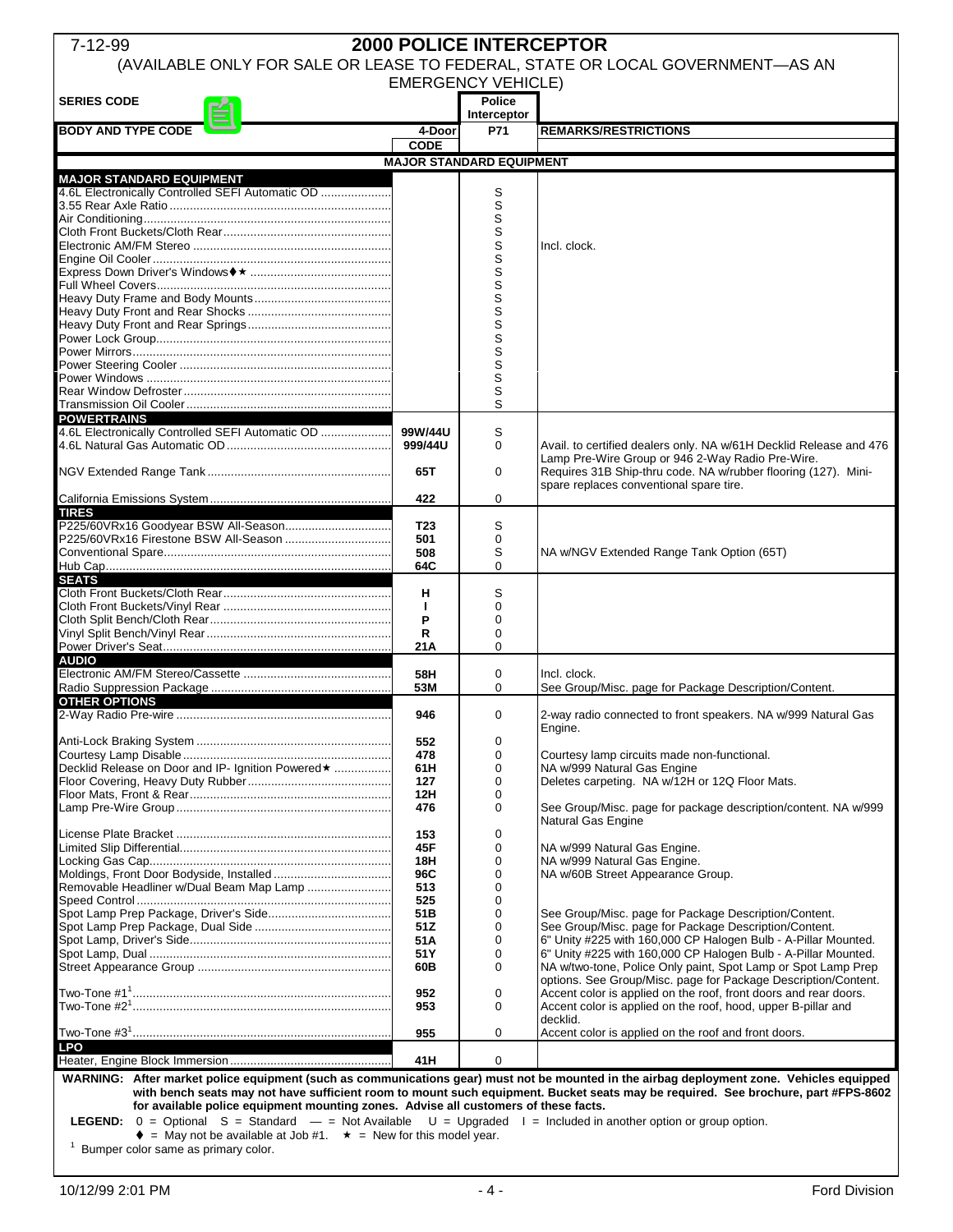### 10-18-99 **2000 POLICE INTERCEPTOR GROUP/MISCELLANEOUS OPTIONS**

#### **LAMP PRE-WIRE GROUP (476)**

- Package tray lamp wiring
- Inner decklid lamp wiring

#### **RADIO SUPPRESSION PACKAGE (53M)**

**Provides radio suppression coverage for the following areas:**

- Hood to body (LH/RH)
- Engine to dash panel
- Engine to frame
- Tail pipe to frame (LH/RH)
- Decklid to body (LH/RH)
- Radiator bracket to frame (LH/RH)
- Body to frame-rear (LH/RH)

#### **SPOT LAMP PREP PACKAGE (51B/51Z)**

- Contains wiring, bracketry & body preparation for installation of spot lamp kit purchased from manufacturer.
- Required for dealer installation of A-Pillar spot lamp(s).
- Access hole in A-Pillar
- Mounting bracket in place
- A-Pillar moldings trimmed
- Wiring & fuse located in standard fuse panel
- Door edge reworked and trimmed
- Not available with 51A/51Y Spot Lamp
- Not available with 60B Street Appearance Group

#### **STREET APPEARANCE (60B)**

- Color-keyed retail bodyside moldings
- Rear applique with color-keyed panels
- "Crown Victoria" badge
- Color-keyed mirrors
- Chrome grille
- Chrome fascia inserts
- Chrome door handle bezel
- Chrome Tail Lamp Applique
- Lamp Pre-Wire Group
- Not available with 51A/51Y/51Z/51B Sport Lamp/Prep options

#### **MISCELLANEOUS**

#### **SPECIAL ORDERS**

(**FLEET ONLY**. See Dealer Special Order Binder for ordering guidelines and restrictions.)

#### **CALIFORNIA/NORTHEAST STATES\*\*/CROSS-BORDER STATES\*\*\***

**CALIFORNIA EMISSIONS SYSTEM ............................... 422**  Required on units for California and Northeast States registration. Optional for Cross-Border States. NA with 428 High Altitude Principle Use.

#### **CALIFORNIA EMISSIONS SYSTEM NOT REQUIRED ... 423**  Control code for units either shipped to California or

Northeast States dealers or ordered by California or Northeast States dealers for registration in non-California, non-Northeast States locations. **CALIFORNIA/NORTHEAST STATES PUBLIC** 

**SERVICE/EMERGENCY VEHICLE EXCEPTION ............ 936**  Only available on units sold to authorized governmental units and privately-owned ambulance

companies. Must also use Code 423 when ordering. **NON-CALIFORNIA/NON-NORTHEAST** 

### **STATES/NON-CROSS-BORDER STATES DEALER ORDER FOR CALIFORNIA OR NORTHEAST**

**STATES REGISTRATION ............................................... 93N**  Required on all units ordered by dealers for California

or Northeast States registration when the vehicle is being delivered to a non-California, non-Northeast, non-Cross-Border States location. Requires 422 California Emissions System. Vehicles must be registered in California or Northeast States.

#### **\*\*NORTHEAST STATES**

Northeast States are Connecticut, Delaware, Maryland, Massachusetts, New Hampshire, New Jersey, New York, Pennsylvania, Rhode Island, Vermont, Virginia and Washington D.C.

#### **\*\*\*CROSS-BORDER STATES**

Cross-Border States are Arizona, Kentucky, Maine, Nevada, North Carolina, Ohio, Oregon, Tennessee and West Virginia.

#### **POLICE INTERCEPTOR EQUIPMENT**

Full Wheel Covers 78 Amp-Hr Extra Heavy-Duty Battery Heavy-Duty Suspension — heavy-duty front and rear springs, shock absorbers and stabilizer bar Heavy-Duty Frame Heavy Duty Steering Gear Heavy-Duty (130 Amp) Alternator Police Accessory Feed Wires (One ignition/One direct) Dual Exhaust Engine Oil Cooler Transmission Oil Cooler Power Steering Oil Cooler 0-140 MPH Speedometer P225/60VR16 "All Season" BSW Tires/Conventional Spare Tire 3.55 Rear Axle Ratio w/non-locker axle Remote Decklid Release (battery operated) 3-1/2" Aluminum Driveshaft Unique calibration w/increased idle speed Lower radiator air dam Courtesy Lamp wiring Conventional Headliner without grab handles Engine Compartment Light Front Cloth Bucket Seats Single Key Locking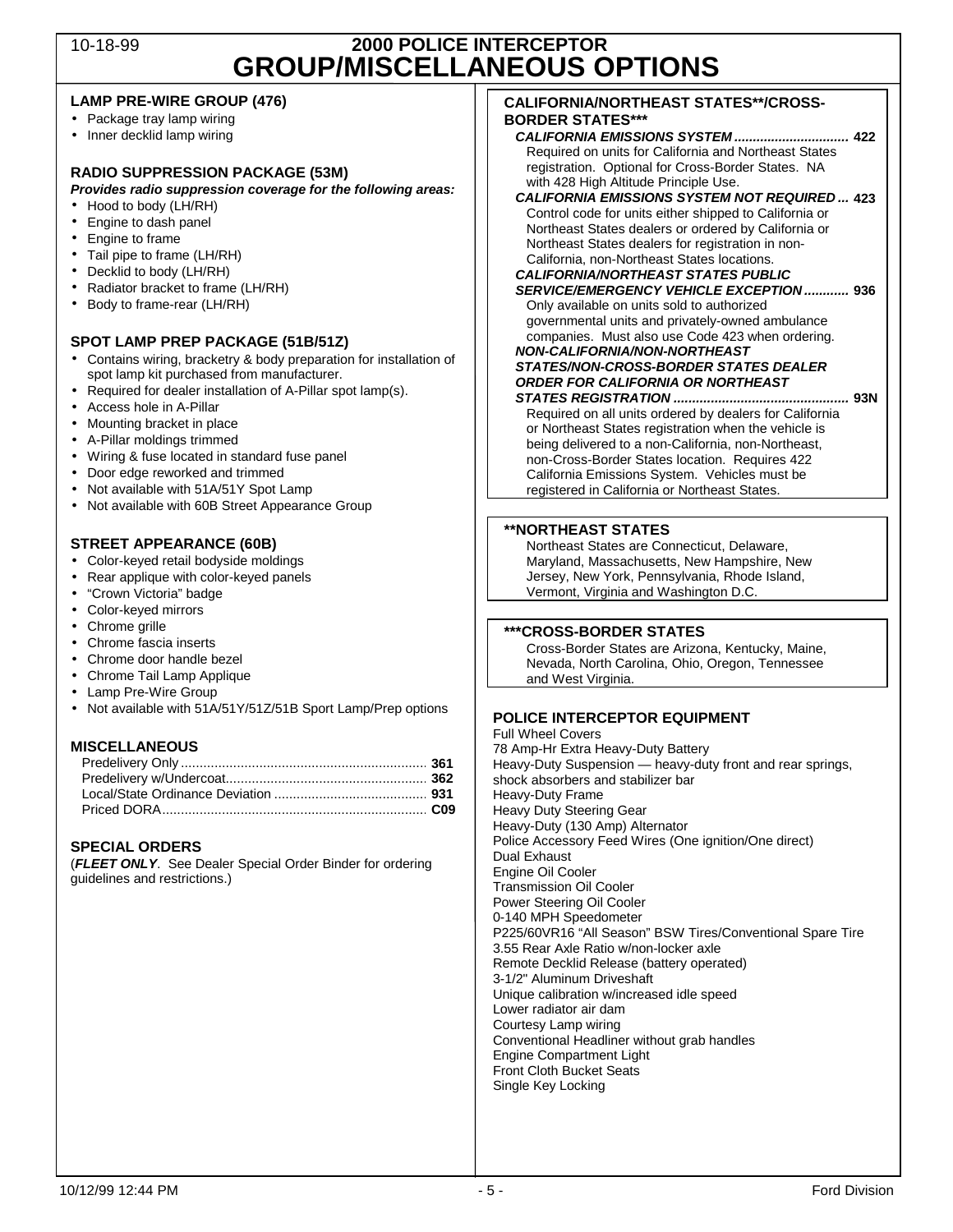### 3-17-00 **2000 POLICE INTERCEPTOR COLOR & TRIM**

|                                                                                                                                                                                                                                                                                                                                                                                                                                                                                                                                          | <b>COLOR &amp; IRIM</b>                                                                                                                                    |                                            |                                    |                                                                   |  |  |  |
|------------------------------------------------------------------------------------------------------------------------------------------------------------------------------------------------------------------------------------------------------------------------------------------------------------------------------------------------------------------------------------------------------------------------------------------------------------------------------------------------------------------------------------------|------------------------------------------------------------------------------------------------------------------------------------------------------------|--------------------------------------------|------------------------------------|-------------------------------------------------------------------|--|--|--|
|                                                                                                                                                                                                                                                                                                                                                                                                                                                                                                                                          |                                                                                                                                                            | <b>INTERIOR TRIM COLORS</b>                |                                    |                                                                   |  |  |  |
| <b>INTERIOR TRIM TYPE AND COLOR SELECTOR</b><br>NOTE: First letter denotes type, second letter denotes color.                                                                                                                                                                                                                                                                                                                                                                                                                            |                                                                                                                                                            | <b>Dark Denim</b><br><b>Blue</b>           | <b>Medium</b><br><b>Parchment</b>  | <b>Light Graphite</b>                                             |  |  |  |
| <b>POLICE</b><br>Cloth Front Buckets/Cloth Rear<br>Cloth Front Buckets/Vinyl Rear<br>Cloth Split Bench/Cloth Rear<br>Vinyl Split Bench/Vinyl Rear                                                                                                                                                                                                                                                                                                                                                                                        |                                                                                                                                                            | <b>HR</b><br>IR.<br><b>PR</b><br><b>RR</b> | HH<br><b>IH</b><br>PH<br><b>RH</b> | H <sub>2</sub><br>$ 2\rangle$<br>P <sub>2</sub><br>R <sub>2</sub> |  |  |  |
| <b>EXTERIOR COLOR</b>                                                                                                                                                                                                                                                                                                                                                                                                                                                                                                                    |                                                                                                                                                            |                                            | <b>AVAILABILITY</b>                |                                                                   |  |  |  |
| <b>COLOR</b>                                                                                                                                                                                                                                                                                                                                                                                                                                                                                                                             | <b>CODE</b>                                                                                                                                                |                                            |                                    |                                                                   |  |  |  |
| <b>POLICE</b>                                                                                                                                                                                                                                                                                                                                                                                                                                                                                                                            |                                                                                                                                                            |                                            |                                    |                                                                   |  |  |  |
| <b>Harvest Gold Clearcoat Metallic</b><br><b>Medium Brown Metallic</b><br><b>Toreador Red Clearcoat Metallic</b><br>Spruce Green Clearcoat Metallic<br>Dark Blue<br>Deep Wedgewood Blue Clearcoat Metallic<br>Royal Blue<br>Light Blue Metallic<br>Light Blue Clearcoat Metallic<br>Ultra Blue Clearcoat Metallic<br>★ Tropic Green Clearcoat Metallic<br>Light Grey<br>Silver Grey Metallic<br><b>Silver Frost Clearcoat Metallic</b><br><b>Black Clearcoat</b><br><b>Vibrant White Clearcoat</b><br>Medium Titanium Clearcoat Metallic | <b>B2</b><br>BU<br>FL<br><b>FS</b><br><b>LK</b><br>LL<br>LM<br><b>LN</b><br>M7<br>MM<br>SU<br><b>TM</b><br><b>TN</b><br><b>TS</b><br>UA<br><b>WT</b><br>YG |                                            |                                    |                                                                   |  |  |  |
| WARNING: After market police equipment (such as communications gear) must not be mounted in the airbag deployment<br>zone. Vehicles equipped with bench seats may not have sufficient room to mount such equipment. Bucket<br>seats may be required. See brochure, part #FPS-8602 for available police equipment mounting zones. Advise<br>all customers of these facts.<br>Note: Exterior colors are available in three different two-tone configurations. Accent color can be any of the available<br>exterior colors.                 |                                                                                                                                                            |                                            |                                    |                                                                   |  |  |  |

**LEGEND:**  $\star$  = New for this model year.  $\bullet$  = Available.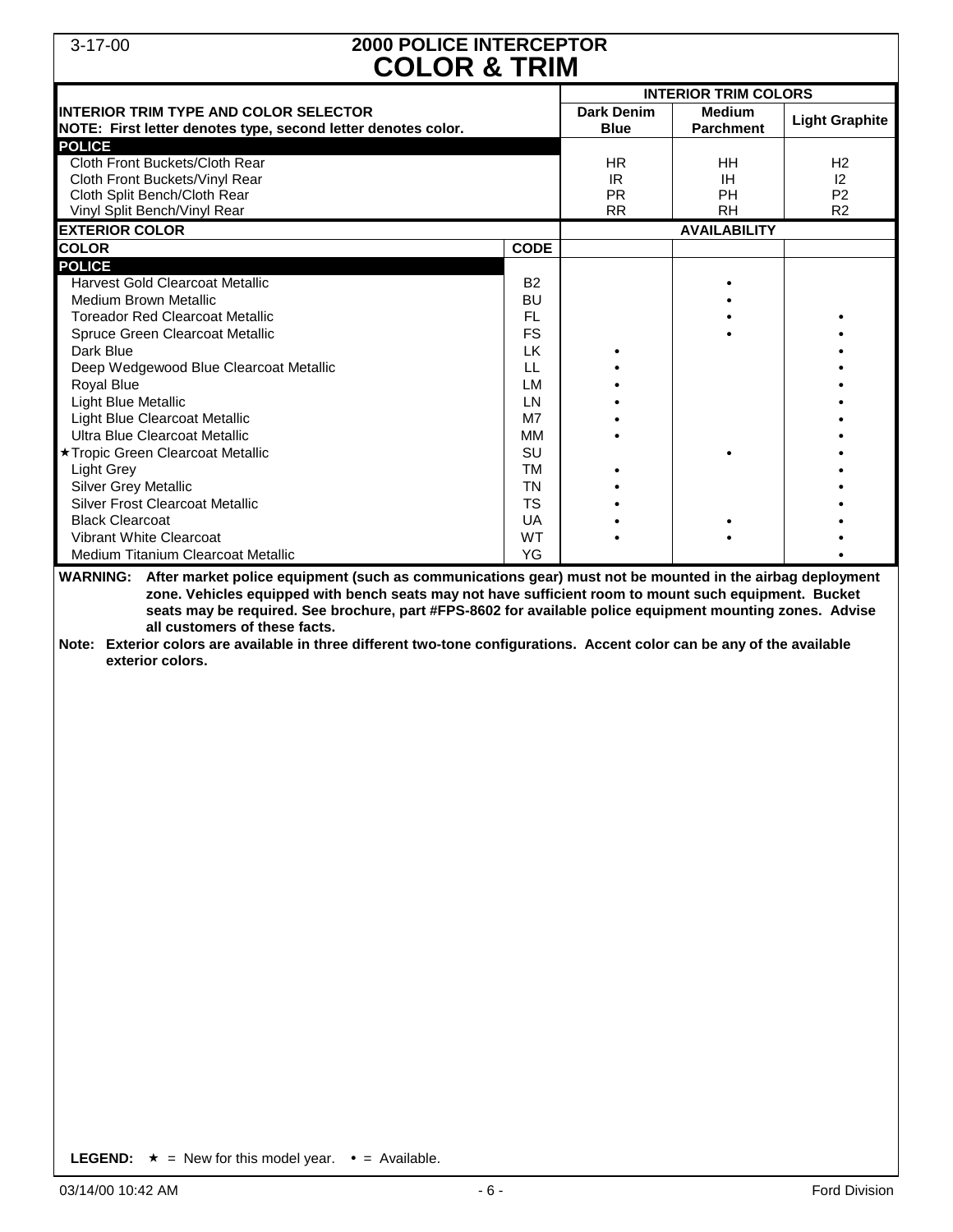|                                                                  | <b>2000 POLICE INTERCEPTOR</b><br>8-30-99                           |                                                      |                                 |                                   |                                             |  |  |
|------------------------------------------------------------------|---------------------------------------------------------------------|------------------------------------------------------|---------------------------------|-----------------------------------|---------------------------------------------|--|--|
|                                                                  | <b>POWERTRAIN AVAILABILITY</b>                                      |                                                      |                                 |                                   |                                             |  |  |
|                                                                  |                                                                     |                                                      |                                 | 50 STATES                         |                                             |  |  |
| <b>ENGINE</b><br><b>POLICE</b>                                   | <b>TRANSMISSION</b><br><b>CODE</b><br><b>AXLE TYPE</b>              |                                                      |                                 | <b>REGULAR</b>                    |                                             |  |  |
| 4.6L OHC SEFIV8                                                  | <b>AXLE RATIO</b><br>99W/44U <sup>1</sup><br>- Electronic Automatic |                                                      | 3.55                            |                                   |                                             |  |  |
|                                                                  | Overdrive                                                           |                                                      |                                 | Std                               |                                             |  |  |
|                                                                  |                                                                     | <b>FUEL ECONOMY</b>                                  |                                 |                                   |                                             |  |  |
|                                                                  |                                                                     | F.E. LABEL                                           |                                 | 50 STATES                         |                                             |  |  |
|                                                                  |                                                                     | <b>ADJUSTED</b>                                      |                                 | <b>ESTIMATED</b><br><b>ANNUAL</b> | MEMO:<br><b>UNADJUSTED</b>                  |  |  |
| <b>ENGINE DISPL.</b>                                             | <b>TRANSMISSION</b>                                                 | <b>CITY</b>                                          | <b>HIGHWAY</b>                  | <b>FUEL COST</b>                  | <b>COMBINED</b>                             |  |  |
| <b>POLICE</b><br>4.6L OHC SEFIV8                                 | Electronic Automatic Overdrive                                      | 16                                                   | 21                              | 1001                              | 21.0                                        |  |  |
|                                                                  |                                                                     |                                                      |                                 |                                   |                                             |  |  |
| <b>ENGINE DISPL.</b>                                             | <b>TRANSMISSION</b>                                                 | <b>NOMINAL</b><br><b>COMPRESSION</b><br><b>RATIO</b> | <b>HORSEPOWER</b><br>H.P. @ RPM |                                   | 50 STATES<br><b>TORQUE</b><br>FT. LB. @ RPM |  |  |
| <b>POLICE</b>                                                    |                                                                     |                                                      |                                 |                                   |                                             |  |  |
| 4.6L OHC SEFIV8<br>1<br>Natural Gas Engine available (Order 999) | Electronic Automatic Overdrive                                      | 9.0                                                  | 200 @ 4250                      |                                   | 275 @ 3000                                  |  |  |
|                                                                  |                                                                     |                                                      |                                 |                                   |                                             |  |  |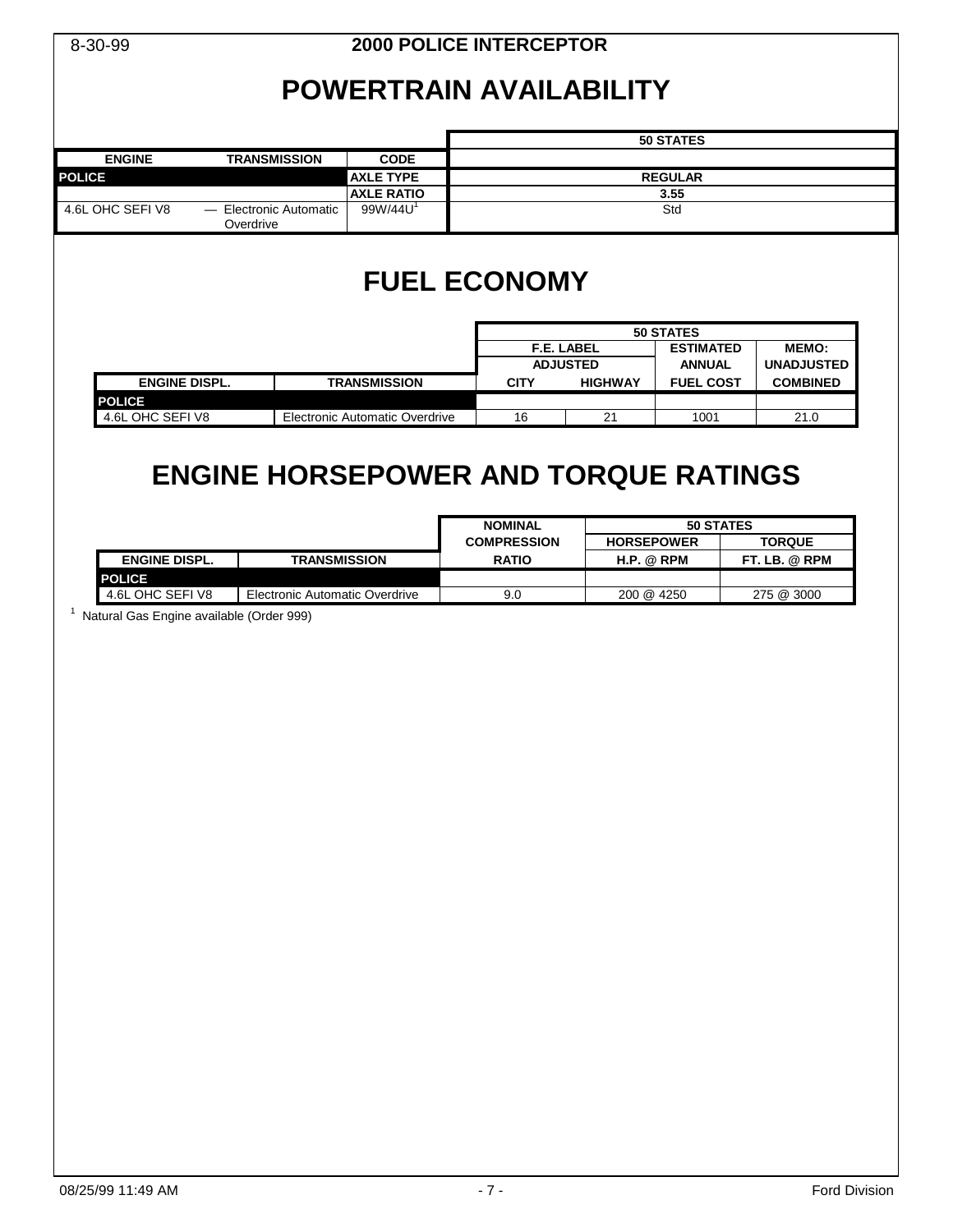# **2000 Crown Victoria Police Interceptor Interior Trims**

**Crown Victoria Police Interceptor**



Standard Bucket Seats

- -- Standard Cloth with Standard Cloth Rear Seat
- -- Standard Cloth with Optional Vinyl Rear Seat



Optional Split Bench Seat -- Optional Vinyl -- Optional Cloth